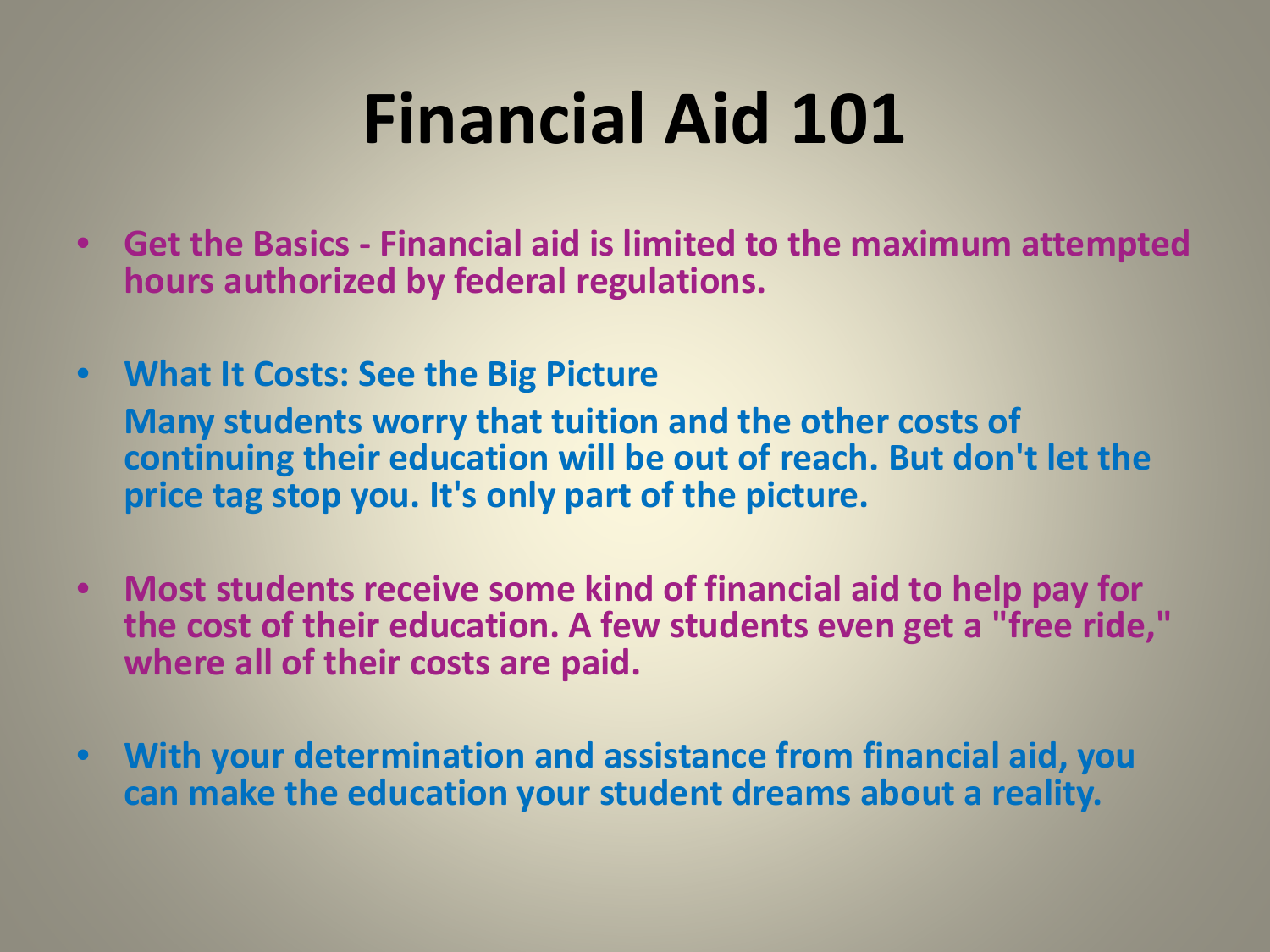# **Who Gives Aid: Find the Figures**

- The U.S. Department of Education should be your first source to access financial aid. They award **\$80 billion a year** in grants, work-study assistance and low-interest loans.
- Aid also comes from scholarships from schools, employers, individuals, private companies, nonprofits, religious groups and professional organizations.
- So, there's money out there. Students **can** find it.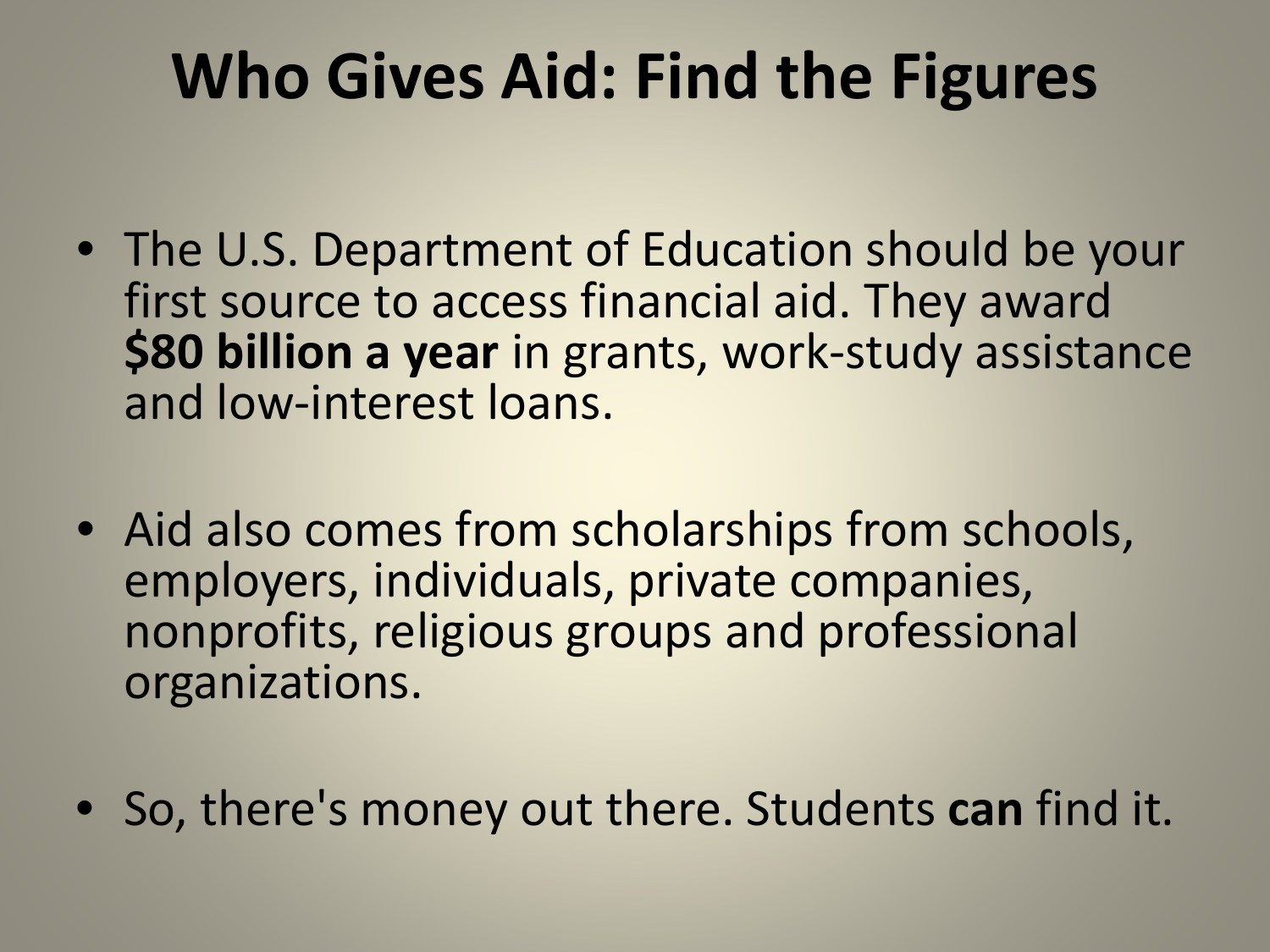DID YOU KNOW …

**The office of Federal Student Aid, has created a Web site just for you. The site, called Student Aid on the Web, provides federal student aid information especially for high school students and their families.**

**The site offers access to U.S. Department of Education publications, information about resources, important announcements, and aids for obtaining federal student aid and college access. Visit the site at [www.studentaid.ed.gov](http://www.studentaid.ed.gov/)**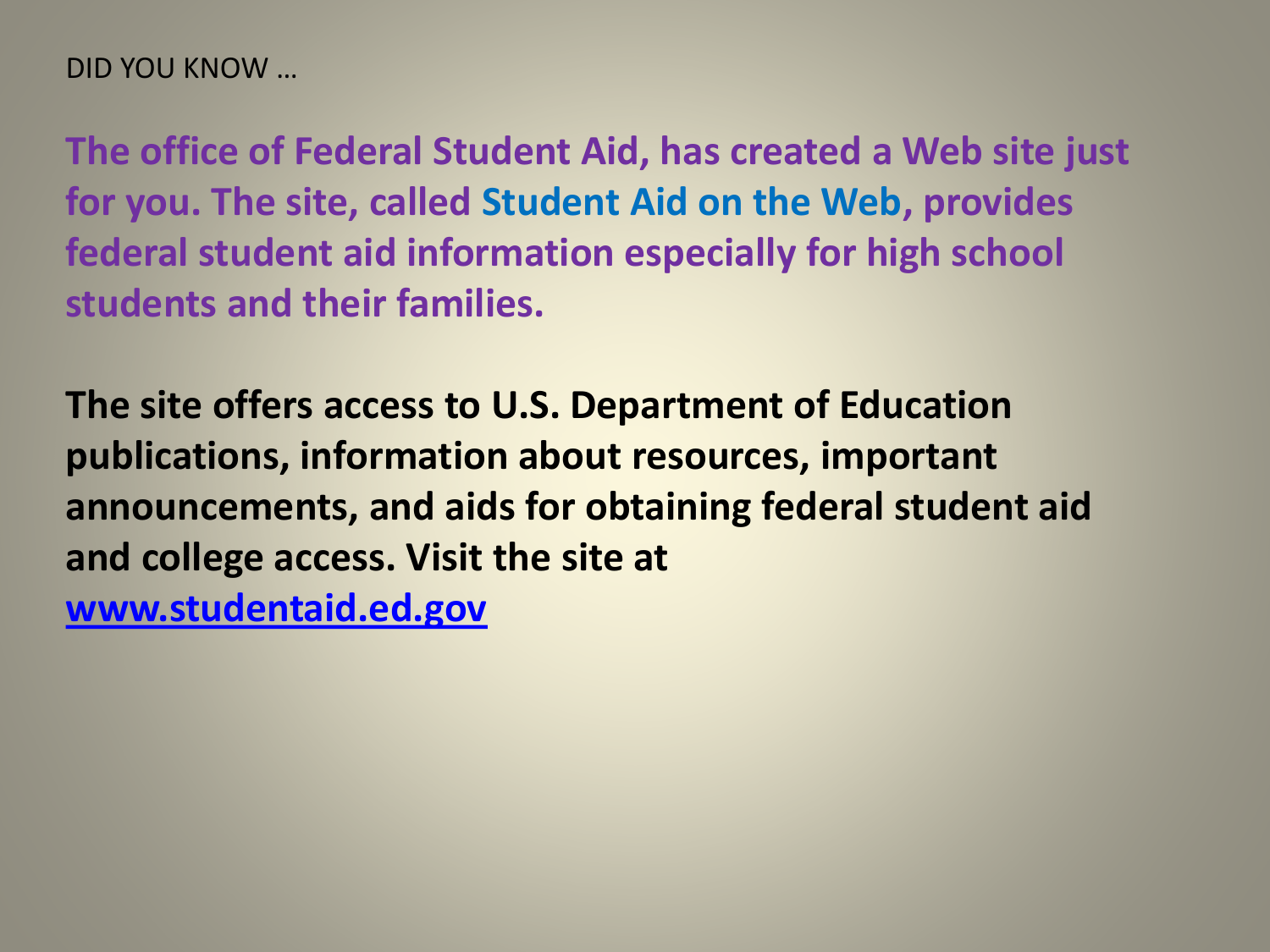#### **General Eligibility Requirements**

Eligibility for most federal student aid programs is based on financial need rather than on academic achievement.

To have his or her financial need determined, a student must complete and file a Free Application for Federal Student Aid (FAFSA) each year. www.fafsa.gov

Additionally, to be eligible for federal student aid, a student must:

• have a high school diploma or its equivalent, receive a passing score on an independently administered examination approved by ED, or have been homeschooled

• enroll as a regular student in an eligible degree or certificate program;

- be a U.S. citizen or eligible noncitizen;
- have a valid Social Security number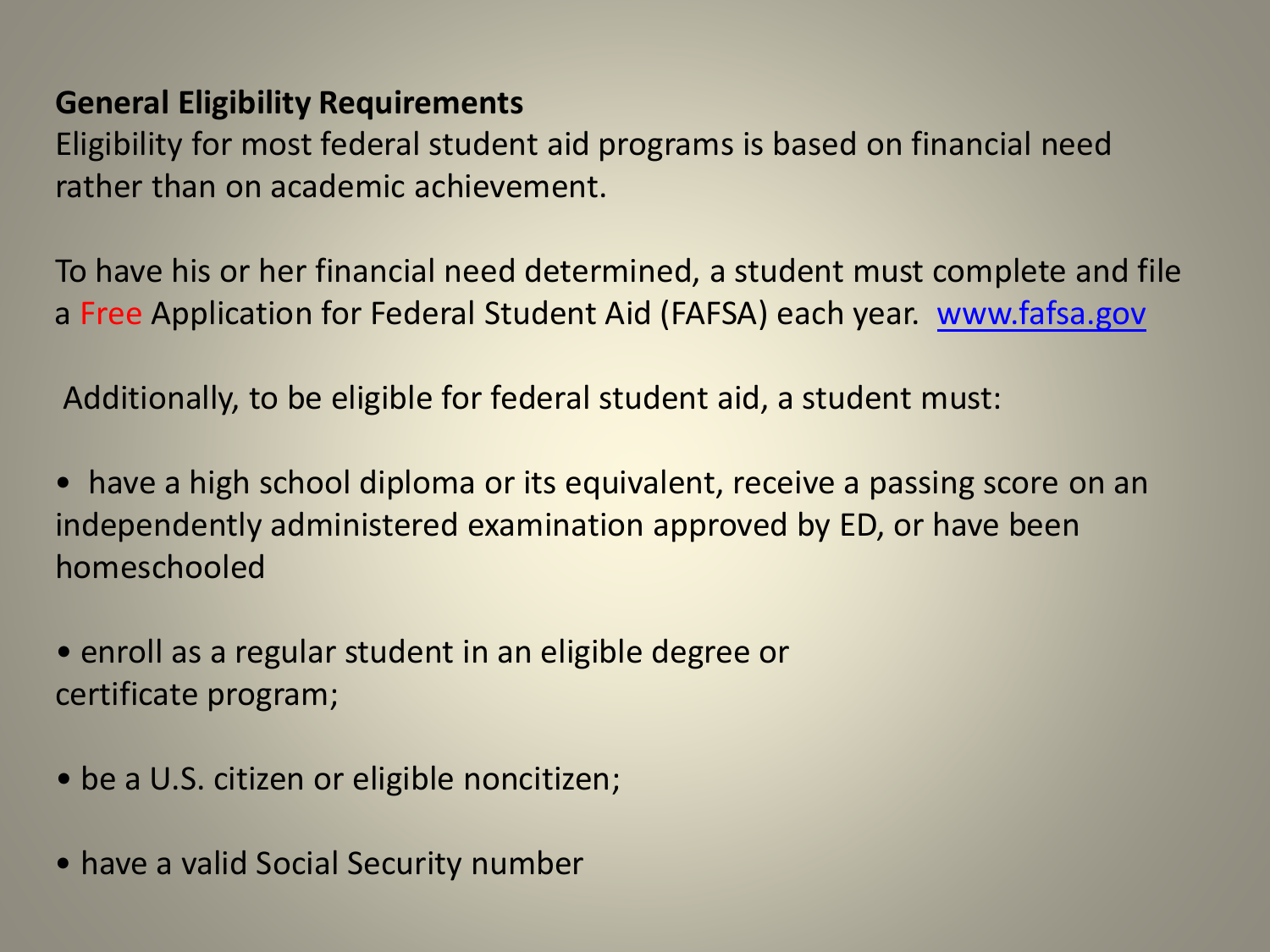The U.S. Department of Education (ED) offers three major types of aid :

> Grants - free Federal Work-Study - free Loans - repaid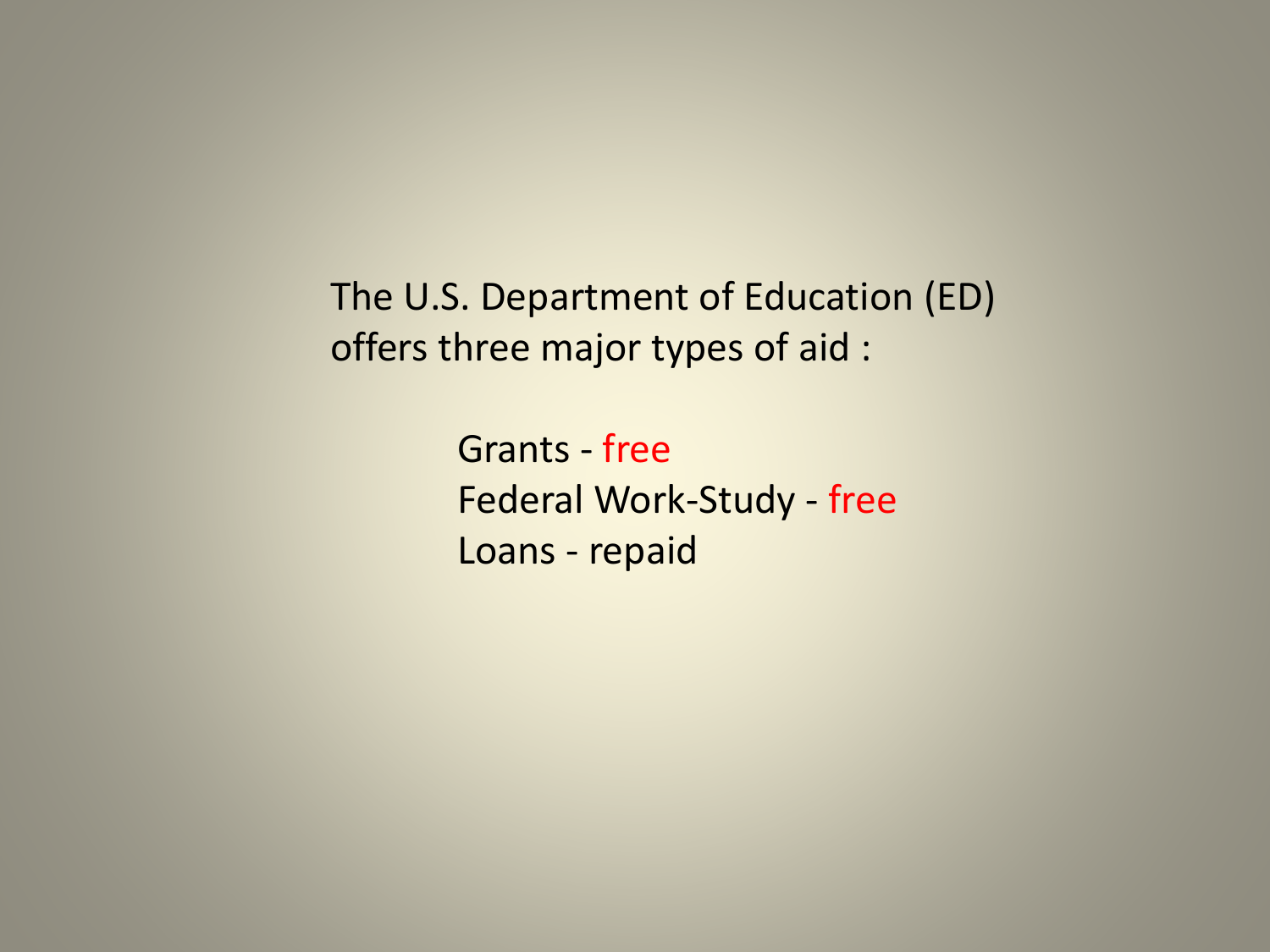# **Teacher Education Assistance for College and Higher Education (TEACH) Grant**

The above-mentioned TEACH grant is awarded according to rules set by Congress and is actually a loan that under certain conditions can be paid by the government in exchange for services rendered in high need areas in public schools.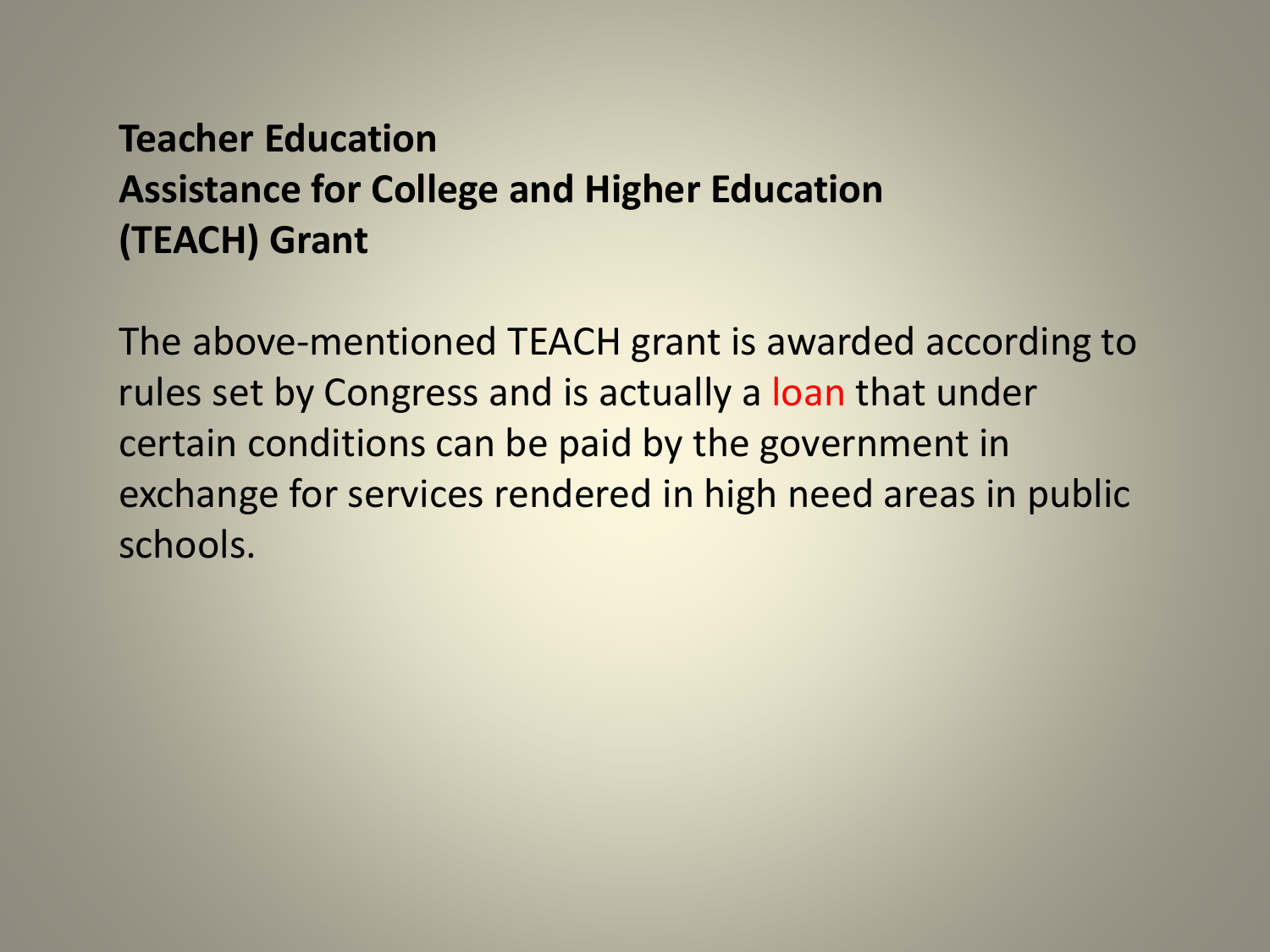#### **Campus-Based Programs: Federal Supplemental Educational Opportunity Grants, Federal Work Study, and Perkins Loans**

Campus-based programs are administered by the financial aid office at each school. Because funds are limited, the earlier an eligible student applies, the more likely he or she is to receive available campus-based aid. The campusbased programs are

• **Federal Supplemental Educational Opportunity Grant (FSEOG) Program — provides funds to exceptionally needy students**

• Federal Work-Study (FWS) Program — provides income that does not count in assessment of student's financial need the following year

• **Federal Perkins Loan Program — provides need-based loan funds (at participating colleges)**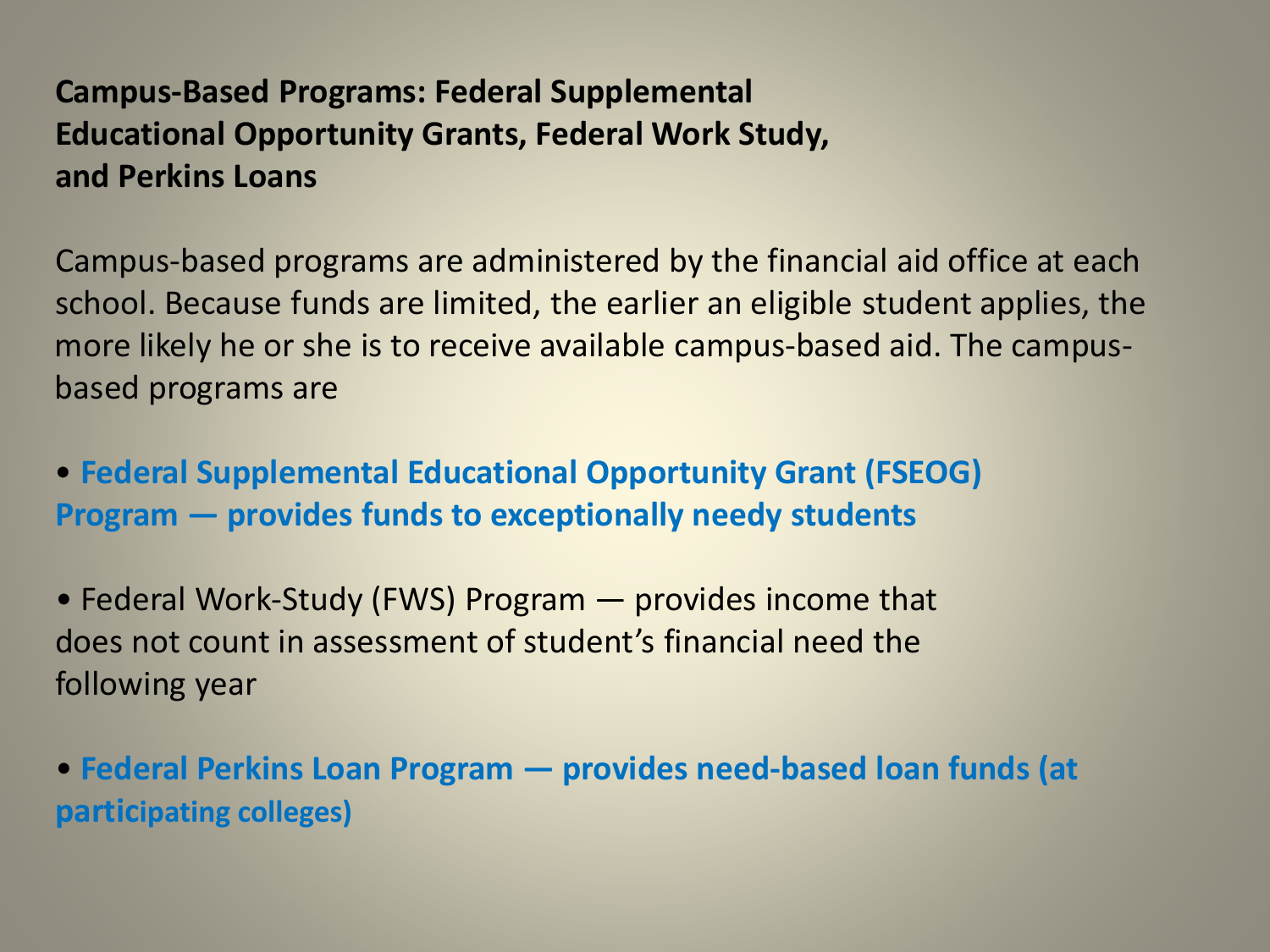# *Avoid Scholarship Scams*

*See your Financial Aid Office or Scholarship Office for a complete listing of FREE websites and scholarship information*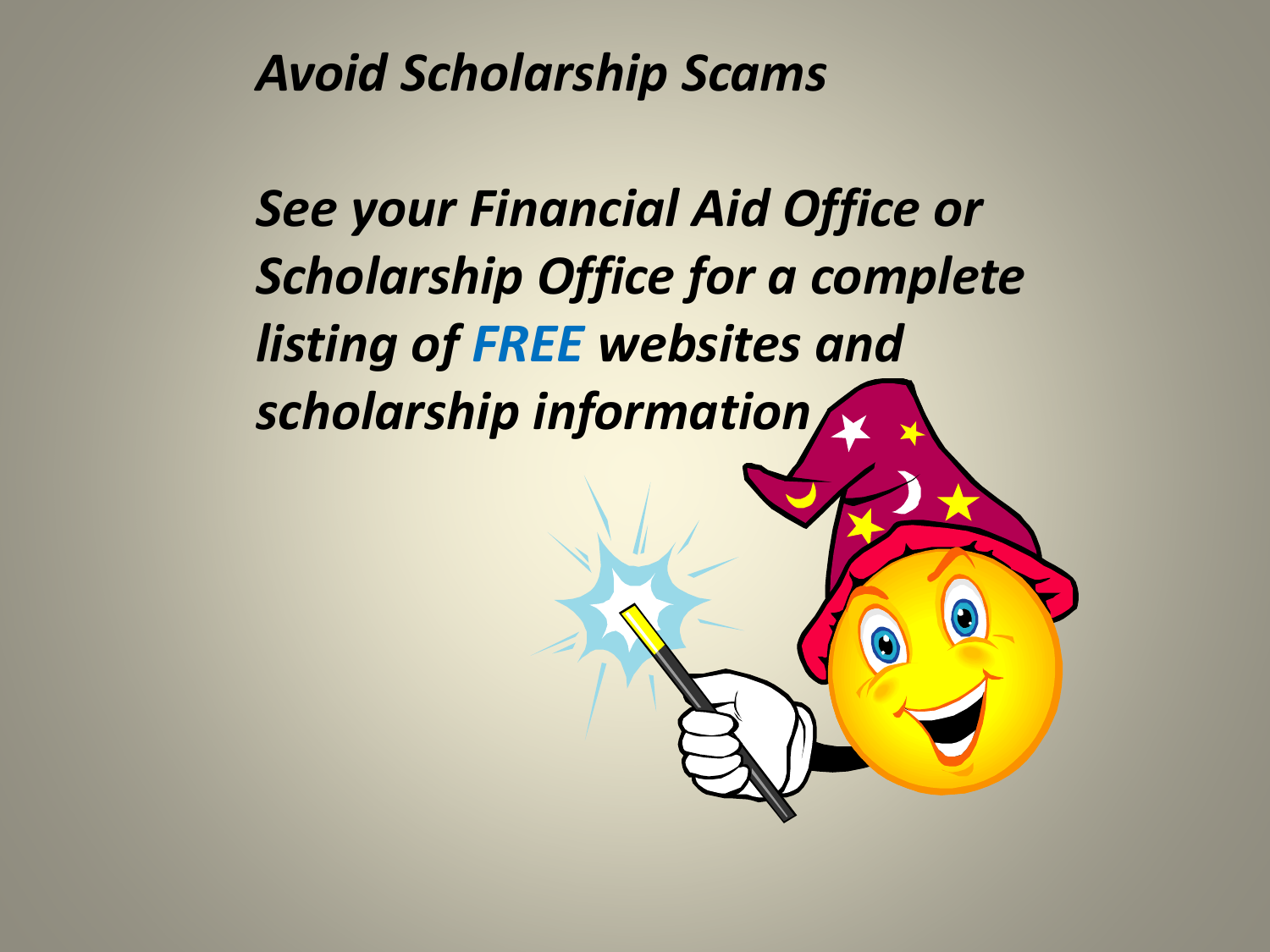**Nonfederal Sources: State, School, and Private**

#### **State Aid**

Each state administers its own student aid programs TN offers TSAA based on the FAFSA application information. DEADLINE is typically early February of each year.

**School Aid Many postsecondary schools offer aid from their institutional funds. Deadlines vary, APPLY EARLY**

#### **Private Scholarships**

A student also might qualify for a private grant or scholarship for academic achievement, religious affiliation, ethnic or racial heritage, community activities, athletic ability, or hobbies and special interests.

**The Federal Student Aid Web site at [www.FederalStudentAid.ed.gov](http://federalstudentaid.ed.gov/) offers a free scholarship search based on these and other criteria.**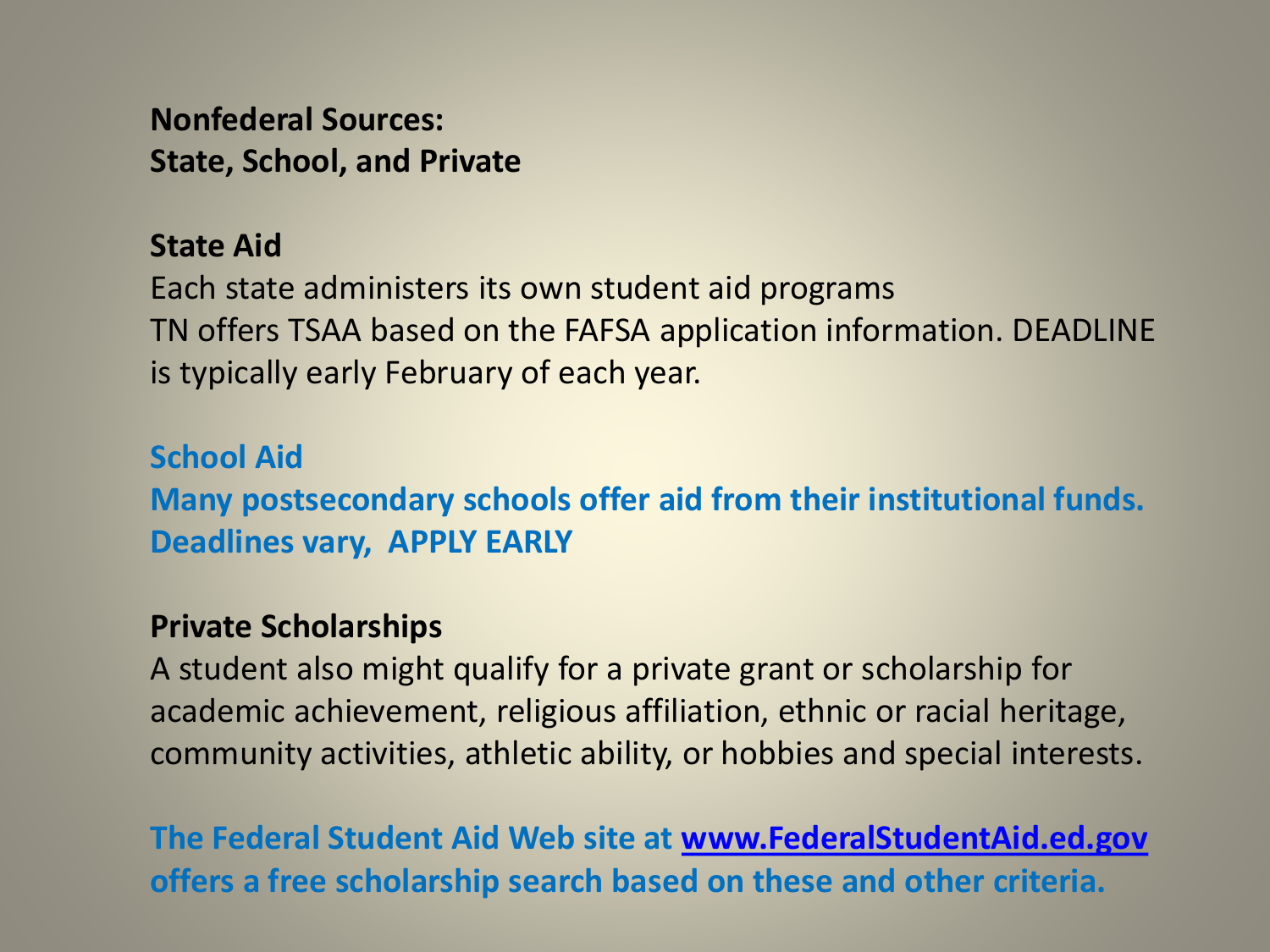## **National and Community Service**

AmeriCorps, a program of national and community service, provides funding for education in exchange for service. Participants can earn up to two education awards of up to \$4,725 each. Participants must be at least 17 and be U.S. citizens, nationals, or lawful permanent residents.

For more information, students may call **1-800-942-2677 or visit [www.americorps.gov](http://www.americorps.gov/)**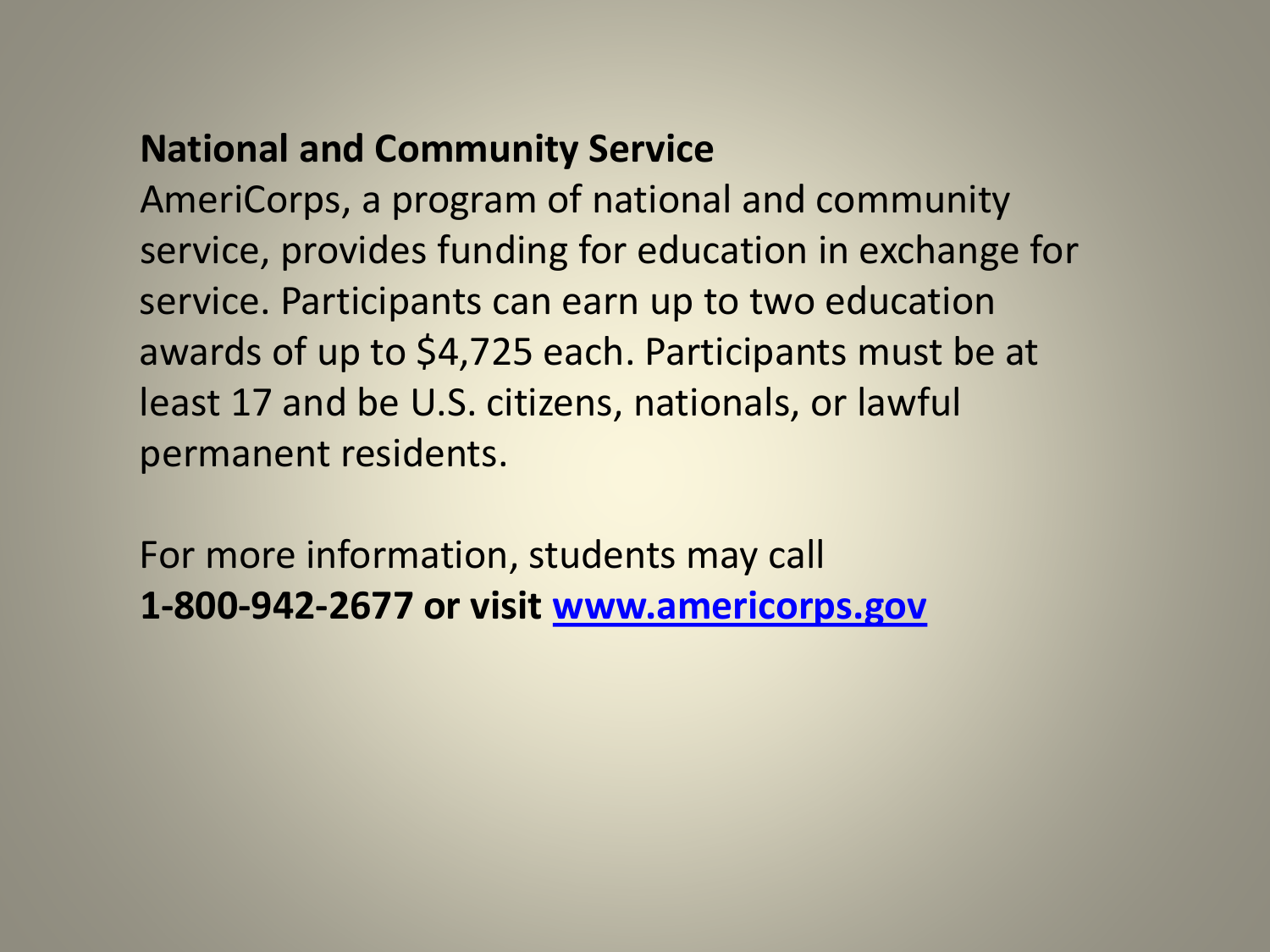### **Health Professions**

The U.S. Department of Health and Human Services (HHS) administers a number of financial aid programs for students interested in health profession careers. For more information on programs administered by HHS, visit

**[http://www.hhs.gov/grants](http://www.hhs.gov/grants/)**

**or**

**[www.hrsa.gov/loanscholarships/index.html](http://www.hrsa.gov/loanscholarships/index.html)**